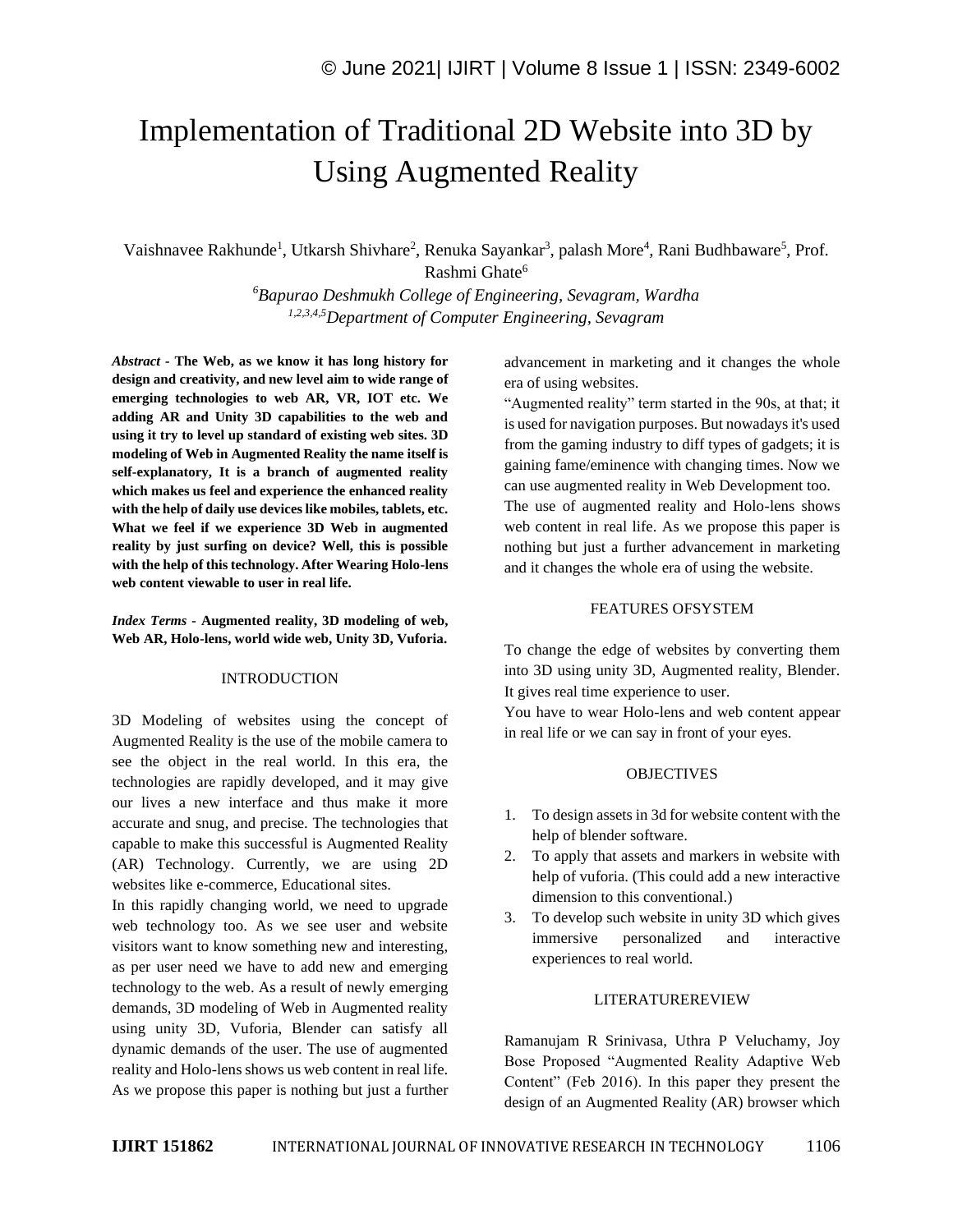renders web pages without clog the view of the world, We can see things using an AF headset, for example, Oculus Rift, Gear VR, or Google Cardboard. The browser seamlessly overlays the contents of the web page on the user's view and is capable of adjusting the font size, colors, and layout of the web page in this way it render the user view of page. This technique differs from other AR apps such as Amazon Flow in that it is more customizable and functions as a true browser.[1]

Blair Mac Intyre and Trevor F. Smith proposed "Thoughts on the Future of Web XR and the Immersive Web" 2018. In this paper, they discovered the WebXR device API which brings the AR and VR technologies capability to the web

and allows that technology to be added to traditional websites. In the enhancement of the initial WebXr Device API to support a more extensive set of capabilities, additional web API and frameworks will be needed to create or expand to satisfy the theory of web-based AR and VR. So as part of this project they need to know and decide that what will not possible with web technology and In what fields web-based AR and VR will grow. [2]

#### METHODOLOGY

We propose this paper with the objective of, to give a new view to the traditional websites by converting the web into a 3D Web in Augmented Reality. By creating 3D assets and markers for the website. To change the edge of websites by converting them into 3D we are using unity 3D, Augmented reality, Blender Vuforia. It gives a real-time experience to the user. You have to wear Holo-lens and web content appear in real life or we can say in front of your eyes. Instead of Holo-lence we use AR camera for the same.

We had been using websites for a long time. Traditional websites have two Dimensional views. But traditional websites have limitations and it's high time to start a new era of websites. On traditional sites we have limitations, For example on shopping sites we buy any furniture for our home but after delivering we found that the purchased item is not suited for our house interior. But what if we can try the things without buying, well this is possible with Augmented Reality.

For 3D Modeling of websites, we have to use the blender for creating assets and markers for the web objects. Using blender we create 3D objects for our websites. General Flowchart/Architecture of proposed system for 3D modeling of Website is shown in Figure1.



Fig. 1:- Work Flow of Proposed System

#### PROPOSED WORKFLOW

In this system, the content of websites appears in front of your eyes and you experience it in the real world. It is possible due to Augmented Reality, Unity, and Vuforia Engine.

At the core, AR is basically image tracking technology, therefore we added images to track 3d model.

Now Vuforia engine will actually convert image into The grayscale image inside their target image database.

In other words, the AR engine is actually color blind. So don't create an image that may look contrast in color but looks low contrast when converted to grayscale.

After that go to the Vuforia website which is Vuforia.com. We have to download three things from the Vuforia website i.e Vuforia plug-in for unity, the license key for the application, download database which contains the image targets.



Fig. 2: Image Target Database in Vuforia Engine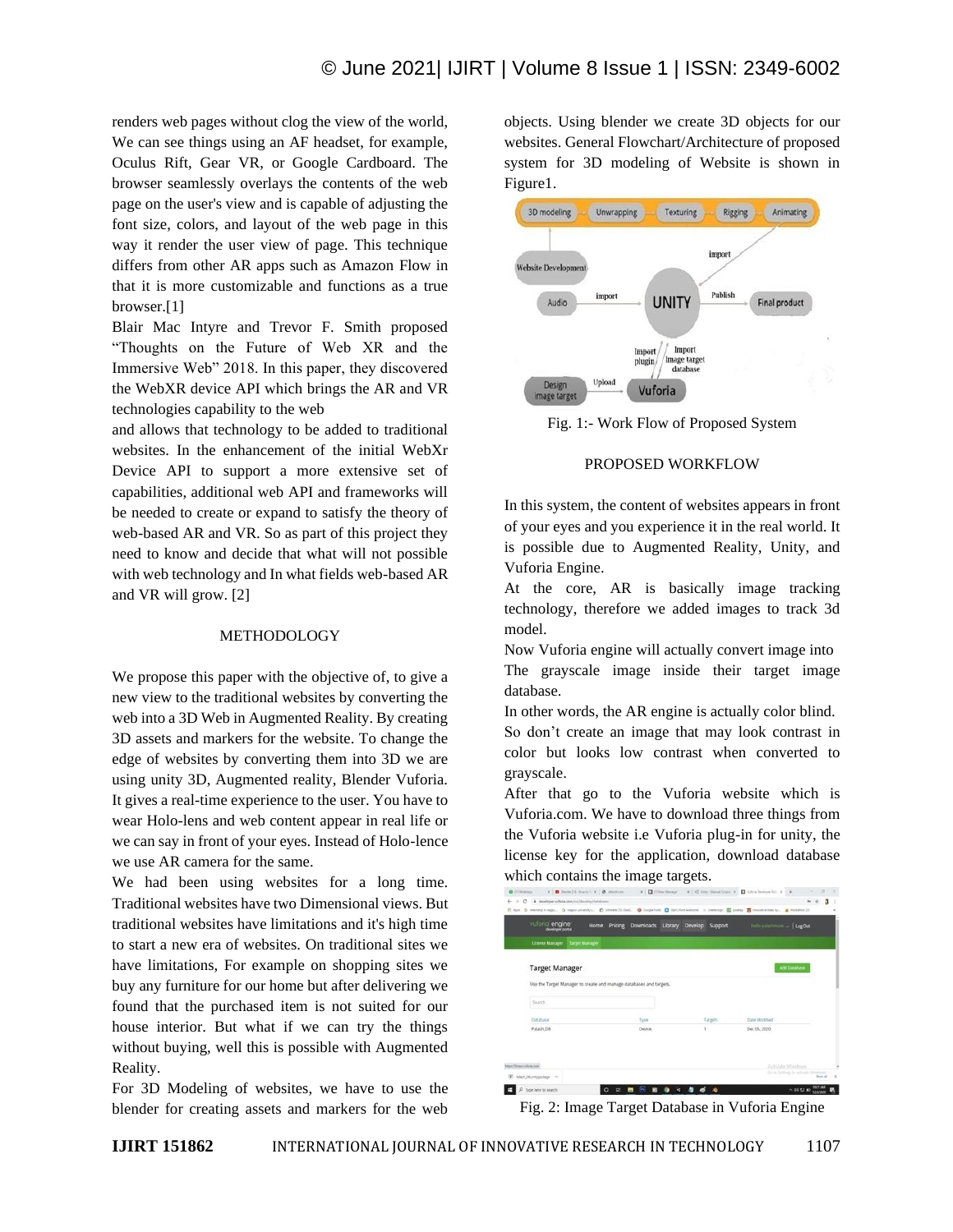As our project contains multiple image targets we can have a single database for all image targets. Now in unity, we have to open the unity plug-in. Then import the Vuforia plug-in. To do this simply go to assets menu > import package > custom package. Choose the file of the Vuforia plug-in and hit open and Press import.[\*]



Fig. 3: 3D model of Taj Mahal in Blender

Now the Vuforia library is alive inside our project. Vuforia has their own dynamic camera which tracks and move dynamically in 3D space according to the movement of user's device when tracking the image target. There no need for the default unity camera, so delete it. Add Vuforia camera prefab into the scene. Browse to Vuforia > prefabs and choose "AR Camera", click and drag this to the hierarchy panel to the scene.

Next, we need to import the database into our project. Just do the same method as before. [\*] After the database goes into the project. Go back to the camera and turn on "databasename\_DB data" and then check on activate button. Now add the image target into the scene place in its proper position.



Fig.4 : Tracking of 3D model with image target in Unity Software

Importing 3D content from Blender to unity. For importing you have copied the ".blend" file and the texture file which is a ".png" image format. There are two things you usually need to do after importing 3d models to unity is, set up the material and texture and set up the animation.

First, we need to set up the material, by default, Unity will convert material from Blender to standard material.



Fig-5: 3D View of Taj-Mahal in Real World. Now as per website requirement we do the same procedure for multiple image targets on the website by arranging all 3D models in our application, our website is ready to view in AR with help of Holo-lens.

# SYSTEM REQUIREMENTS

Hardware & software is the most essential part of any technology system. 3D Modeling of Website In Augmented Reality used following hardware & software system.

A) Hardware Requirements:

Holo-lens: It is based on augmented reality, which they call "mixed reality". Holo-lens use multiple sensors, advanced optics, and holographic processing which combine with the environment. These holograms are used to display information, blend with the real world, or simulate to the virtual world.

B) Software Requirements:

1. Blender: It is available for download on Windows Vista, 7, 8, 10 32-bit/64-bit; Mac OS X 10.6+ 64 bit, GNU Linux 32-bit/64-bit FreeBSD 64-bit. Graphics drivers must be up to date and OpenGL is should support them. Blender needs minimum requirements; so check requirements before installing Blender.